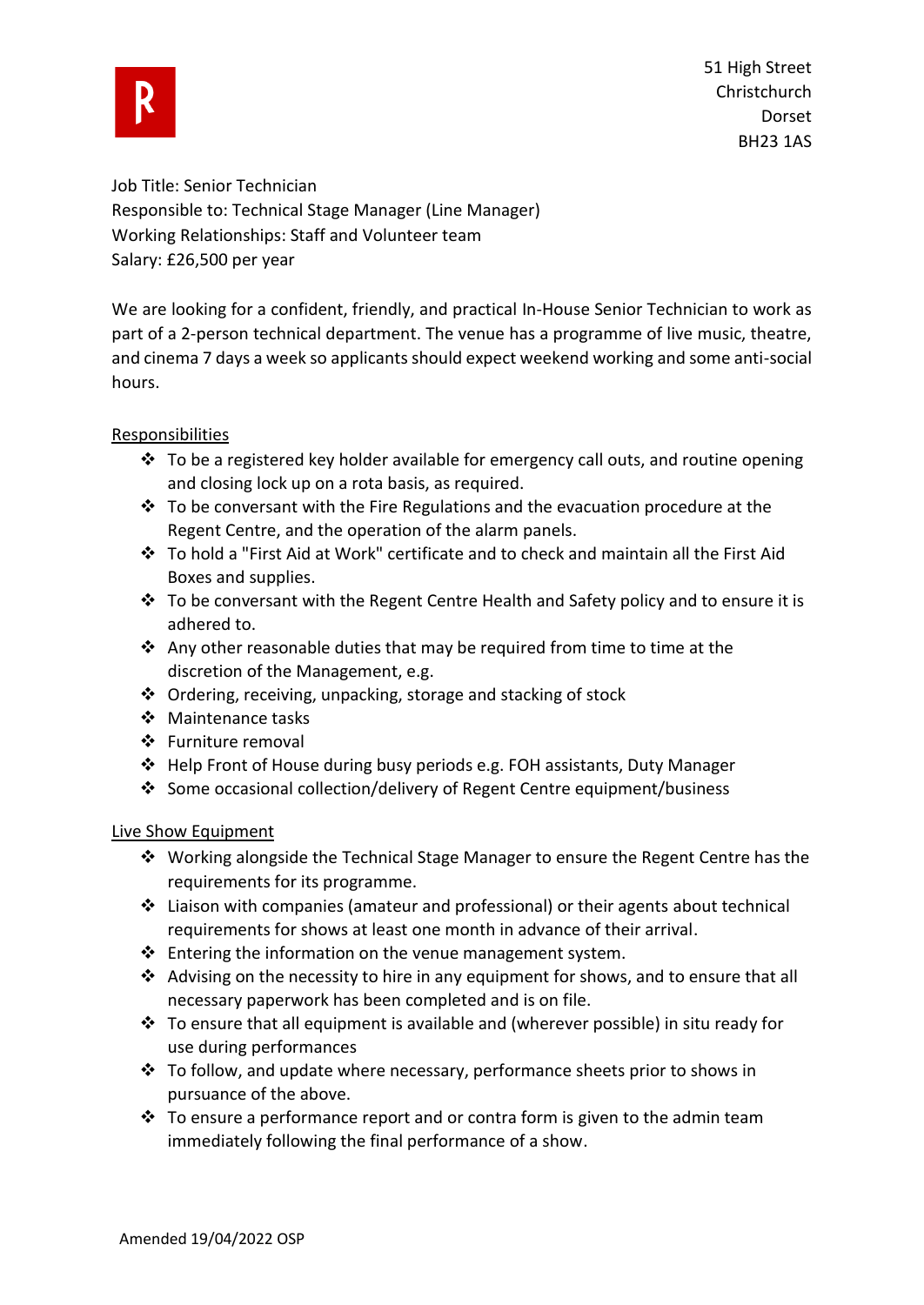

### Running Live Shows

- ❖ To work with Technical Stage Manager and on occasion leading hired staff, in managing the running of live performances.
	- To work on get in and get outs.
- ❖ To ensure appropriate staff cover for these periods and for each show.
- ❖ To oversee and work live shows.
- ❖ To liaise with Front of House staff as regarding any additional backstage requirements during shows.
- ❖ To act as the Duty Fire Officer for back stage areas.

# Cinema Requirements

- $\cdot$  Ensure that the cinema programme runs according to schedule.
- ❖ Creating weekly schedules for digital projection content. Testing and if necessary chasing content from distributors.
- ❖ Managing Cinema Projection Equipment, including but not limited to the projector itself, amps, theatre management system.
- ❖ Ensuring that films and trailers are ingested and deleted when necessary
- ❖ Ensuring that the delivery and transportation of films runs to schedule
- ❖ Routine maintenance is undertaken on the cinema system and it is recorded on the system.

# Maintenance Duties

- ❖ To support maintenance of all Regent Centre equipment, ensuring:
- ❖ Stage equipment, office equipment, till and retail equipment. Including PAT Testing
- ❖ The adequate care, storage and security of all Regent Centre equipment and to undertake regular checks.